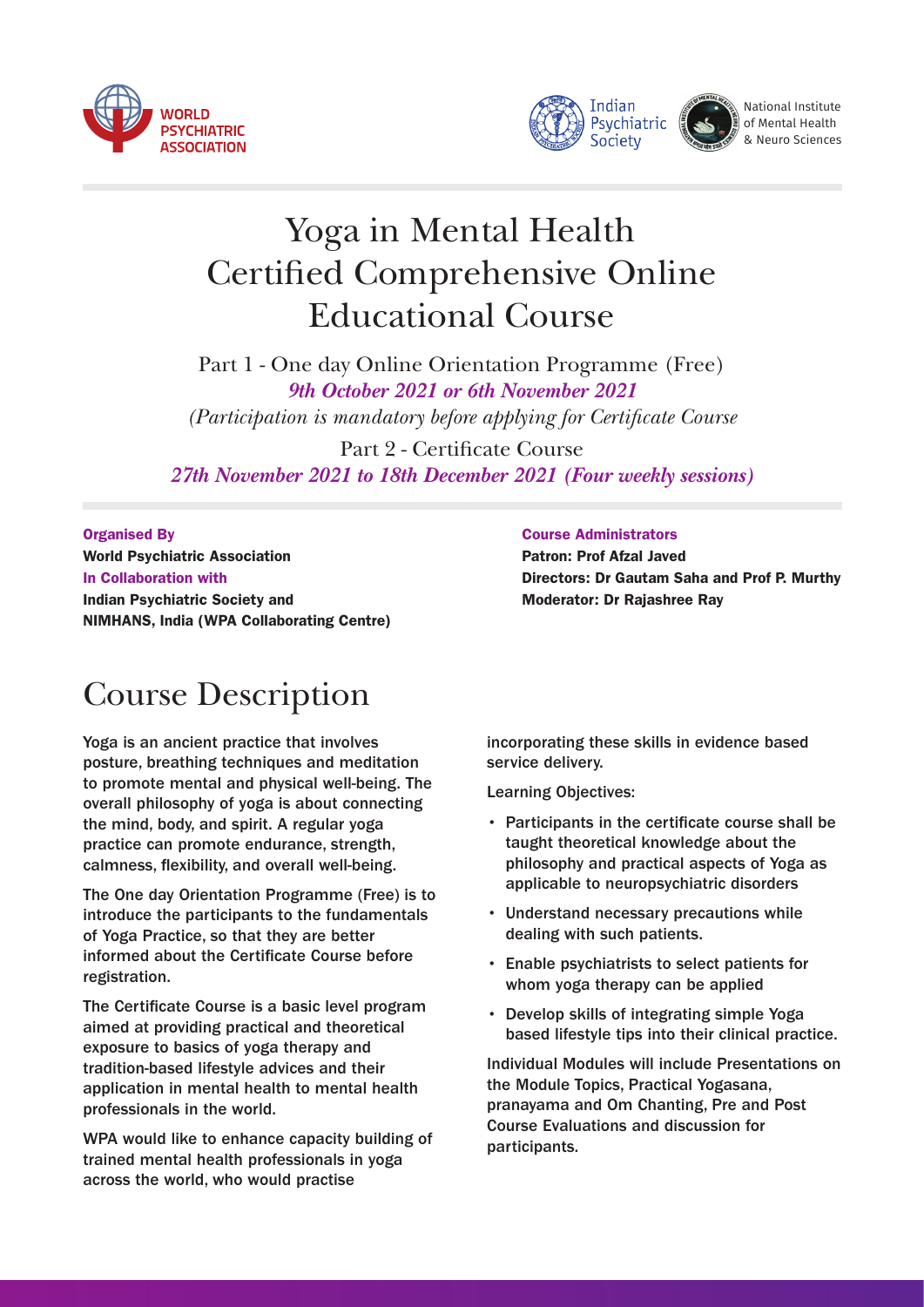# Course Programme: Dates, Topics, and Faculty

### One day Online Orientation Programme (Register for any one day)

Saturday, 9 October 2021 or Saturday, 6 November 2021

14:00 - 15.30 Central European Time; 14:00 - 15.30 Central European Time; 17:30 - 19:00 Indian Standard Time 18:30 - 20:00 Indian Standard Time

**Orientation Programme in Yoga in Mental Health**

Prof Afzal Javed, Dr Gautam Saha, Prof Pratima Murthy, Prof B N Gangadhar, Prof Shivarama Varambally, Dr Hemant Bhargav, Dr Rajashree Ray

## **Four Day Certified Online Course**

*27th November 2021 to 18th December 2021 (Four weekly sessions)* 

### Faculty

Dr B N Gangadhar, Dr Shivarama Varambally, Dr Hemant Bhargav, Dr Rajashree Ray

## Day 1

Saturday, 27 November 2021

14:00 - 16:30 Central European Time 18:30 - 21:00 Indian Standard Time

### **Yoga in Mental Health Disorders - An Overview**

## Day 2

Saturday, 4 December 2021

14:00 - 16:30 Central European Time 18:30 - 21:00 Indian Standard Time

**Yoga for Depression**

## Day 3

Saturday, 11 December 2021

14:00 - 16:30 Central European Time 18:30 - 21:00 Indian Standard Time

**Yoga for Psychosis**

## Day 4

Saturday, 18 December 2021

14:00 - 16:30 Central European Time 18:30 - 21:00 Indian Standard Time

**Yoga in Anxiety, OCD and Insomnia**

A Certificate of Attendance will be provided by the World Psychiatric Association.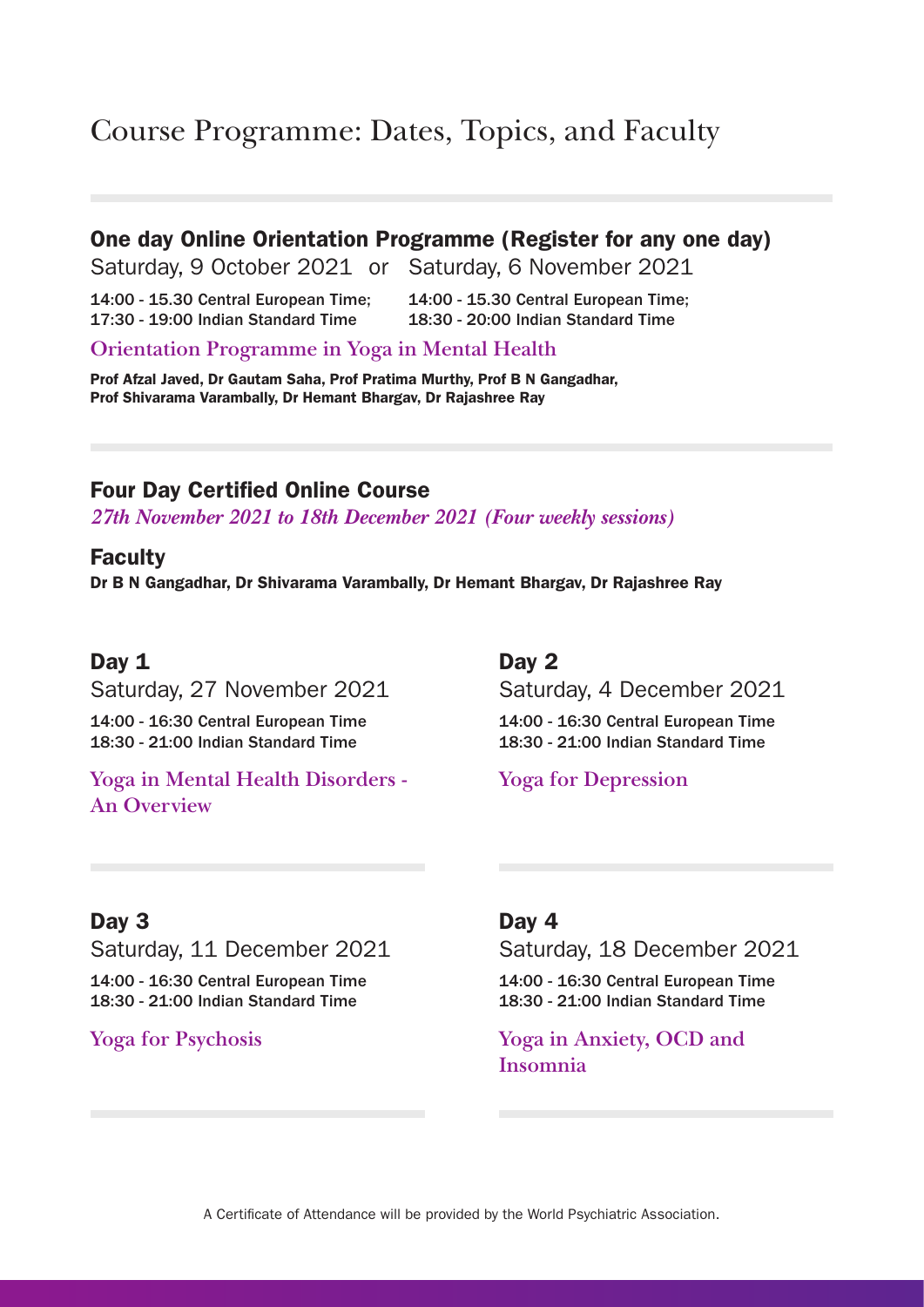# How To Apply For Participation

This Course is open to fully qualified Mental health professionals including Psychiatrists, Psychologists, Psychiatric Nurses, Counsellors, Social Workers, Occupational Therapists and other health professionals who provide services to individuals with mental, behavioural or neurodevelopmental disorders.

To apply for participation in the One day Orientation Programme please click on APPLICATION link with your Professional Registration Number (which is required to practice in your country) or your place of work.

You can register for either of the dates on 9th October 2021 or 6th November 2021.

Applications for the One day Orientation Programme should be received no later than 3rd October 2021 (for the 9th Oct 2021 event) and 31st October 2021 (for the 6th November 2021 event).

After acceptance into the One day Course, you can apply for the Four Day Certificate Course from (detailes of the programme to be provided) from 10th October 2021 to 14th November 2021 in order to reserve your space. Registrations to be confirmed on first come first serve basis.

Notification of the acceptance of each application will be provided within 3 days of receipt.

To register for the Four Day Certified Course, please complete the application form with a 150 word Curriculum Vitae and the Registration Number which you receive for the One Day Orientation Programme.

The registration fee for the Course (including participation in all four sessions) is as follows, with a sliding scale based on the World Bank classification of country income.

(https://datahelpdesk.worldbank.org/knowledgebase/ [articles/906519-world-bank-country-and-lendinggroups\)](https://datahelpdesk.worldbank.org/knowledgebase/articles/906519-world-bank-country-and-lendinggroups):

\$150 US dollars high-income countries

\$100 US dollars upper middle-income countries

\$75 US dollars lower middle-income countries (including India)

#### \$50 US dollars low-income countries

The Course is expected to be fully subscribed, so early application is advised.

For additional information, please contact Dr Rajashree Ray, Course Moderator at wpayogacourse@gmail.com

We look forward to welcoming you.

#### [APPLICATION](https://geraldmachine.com/online_registration.php)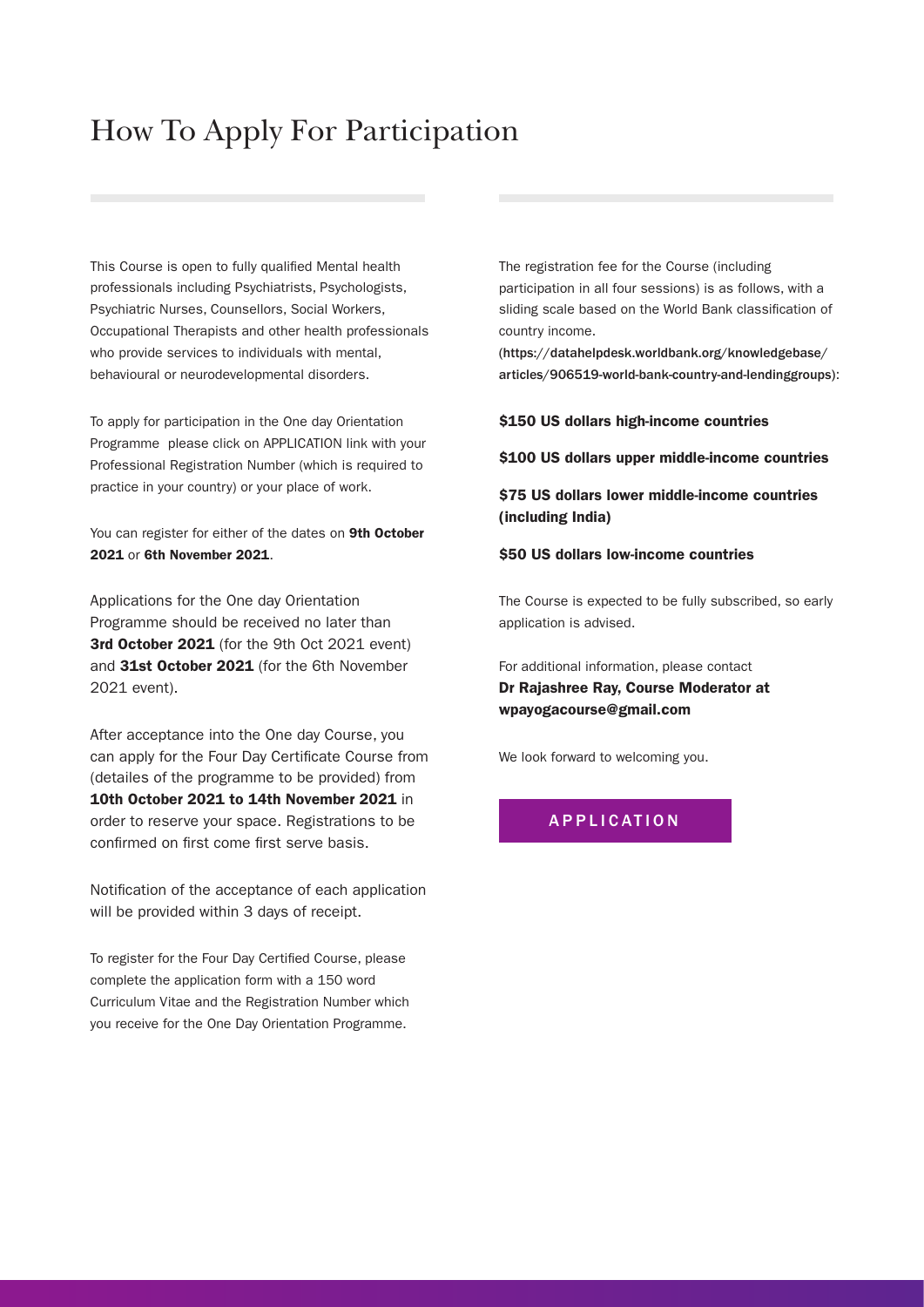## Course Administrators and Faculty



Prof. Afzal Javed (Patron), M.B.B.S; M.C.P. S.; D.Psych. (Lond.); Board Cert.Psych. (U.K); M.Phil. (Edin.); F.R.C.Psych. (UK) F.R.C.P (Ireland) is the current President of the World Psychiatric Association (WPA) . He is a Consultant Psychiatrist and Professor, at the Institute of Applied

Health Research, University of Birmingham, UK & Clinical Associate Teacher at Warwick Medical School, University of Warwick UK. He has served on the boards of several prolific organizations including the Royal College of Psychiatrists UK, World Association for Psychosocial Rehabilitation (WAPR) and the WPA. Being a member of several National and International associations, he has organized multiple conferences in the field of Psychiatry. He has received various National Awards on Mental Health and has been featured in several media outlets for his work. His area of specialization is in Social and Transcultural Psychiatry, Psychosocial Rehabilitation and Schizophrenia. He has published eight books and over 150 scientific papers and monographs on psychiatry.



Dr. Gautam Saha (Course Director), MD, Psychiatry is the current President of Indian Psychiatric Society and Director of Clinic Brain Neuropsychiatric Institute and Research Center, Kolkata. He is a Member of the World Psychiatric Association Standing Committee - Scientific Section. He is the Vice

President of SAARC Federation of Psychiatrists and the Vice President cum President Elect of Indian Association for Geriatric Mental Health (IAGMH). He has many Publications and National and International presentations. He is actively involved in many voluntary social projects and philanthropic work in India.



### Prof. Pratima Murthy (Course Director),

MD, FRCP (Glasgow), She has 30 years of extensive experience and exceptional accomplishments in the field of mental health. A well-recognized leader in addiction psychiatry, she has been instrumental in the successful development of state-of-the-art Centre for Addiction

Medicine at NIMHANS and has more than 300 research publications. She has served as a consultant to prominent international agencies such as the United Nations Office on Drugs and Crime (UNODC), the International Labour Organisation (ILO) and the World Health Organisation (WHO) and National Human Rights Commission. In recognition of her research and academic excellence, she has received numerous awards and honours including the prestigious Dr. Raja Ramanna State Award by the Government of Karnataka and Lifetime Achievement Award from Rotary and WHO Regional Director's Special Recognition Award on 'World No Tobacco Day 2021.



#### Prof. B N Gangadhar (Faculty),

MD (Psychiatry), DSc (Yoga) is currently the President of Medical Assessment and Rating Board, National Medical Commission, Government of India. Prof Gangadhar has been awarded the Padma Shri in 2020. He was formerly the Senior Professor of

Psychiatry and Director of National Institute of Mental Health and Neurosciences (NIMHANS), Bengaluru, India. Dr. Gangadhar developed novel strategies to treat severe psychiatric disorders including management of depression and schizophrenia using the noninvasive brain manipulative procedures including electroconclusive therapy (ECT) and repetitive transcranial magnetic stimulation (rTMS). He has pioneered in integrating yoga as therapy for treating mental and neurological disorders. He has established an advanced centre for research in Yoga.